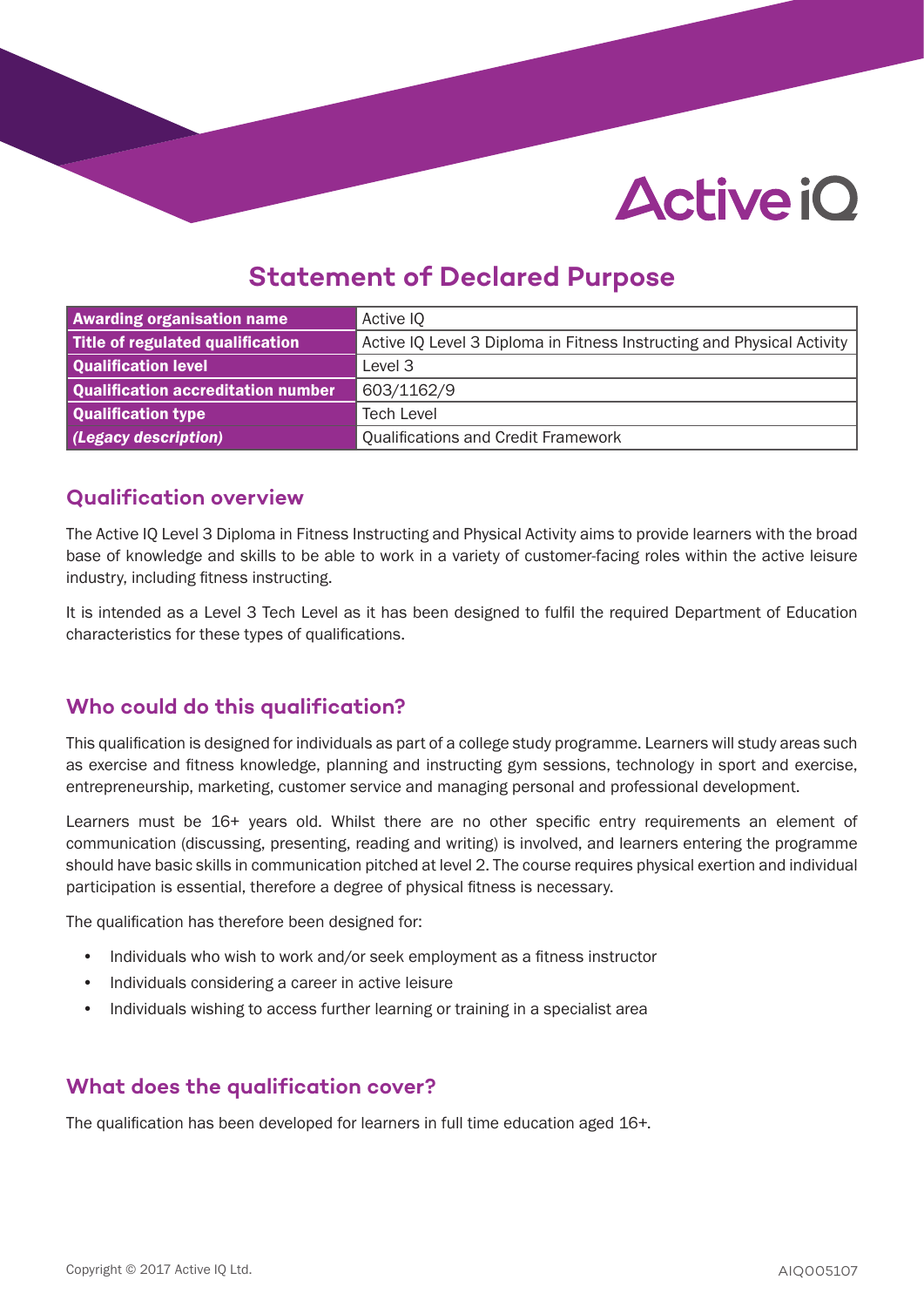## **Active iO**

## **Objectives:**

To provide learners with the knowledge and skills to:

- To develop their understanding of anatomy, physiology and nutrition and how it relates to exercise and fitness.
- Be able to plan and instruct safe and effective exercise and physical activity sessions.
- Be able to deliver exceptional customer service.
- Be able to manage own personal and professional development.
- Be able to develop enterprise skills.
- Be able to market and sell products and services.
- Understand how technology is used within physical activity, fitness sport and exercise.

### **Employer engagement**

As part of this qualification it is a mandatory requirement for learners to have access to meaningful employer engagement. This provides a clear 'line of sight' to work, enriches learning and raises the credibility of the qualification.

Employer engagement can be met in a variety of ways and can include, for example, one or more of the following:

- Structured work experience or work placements that develop skills and knowledge relevant to the qualification.
- Project(s) or exercises(s) set with input from industry practitioner(s).
- One or more units delivered or co-delivered by an industry practitioner(s). This could take the form of master classes or guest lectures.

## **Qualification structure**

To achieve the qualification learners must complete all 8 mandatory units (55 credits) and one of the optional units (8 credits). A total of 63 credits must be achieved.

#### Mandatory

Learners must complete all 8 mandatory units (55 credits).

|    | <b>Unit</b>                                                                | <b>Accreditation number</b> |   | Level Credit | <b>GLH</b> |
|----|----------------------------------------------------------------------------|-----------------------------|---|--------------|------------|
| 1. | Principles of anatomy, physiology and fitness                              | F/507/1217                  | 2 | 12           | 94         |
| 2. | Planning and instructing gym-based exercise                                | J/507/1218                  | 2 | 16           | 139        |
| 3. | Health and safety in a physical activity, fitness and<br>sport environment | J/508/6396                  | 3 | 5            | 26         |
| 4. | Delivering exceptional customer care                                       | L/508/6397                  | 3 |              | 33         |
| 5. | Enterprise and entrepreneurship                                            | H/507/1209                  | З | 4            | 25         |
| 6. | Marketing products and services                                            | Y/507/1210                  | З | 4            | 28         |
| 7. | Technology in sport and exercise                                           | D/507/1211                  | 3 | 3            | 22         |
| 8. | Managing personal and professional development                             | Y/508/6399                  | 3 | 4            | 29         |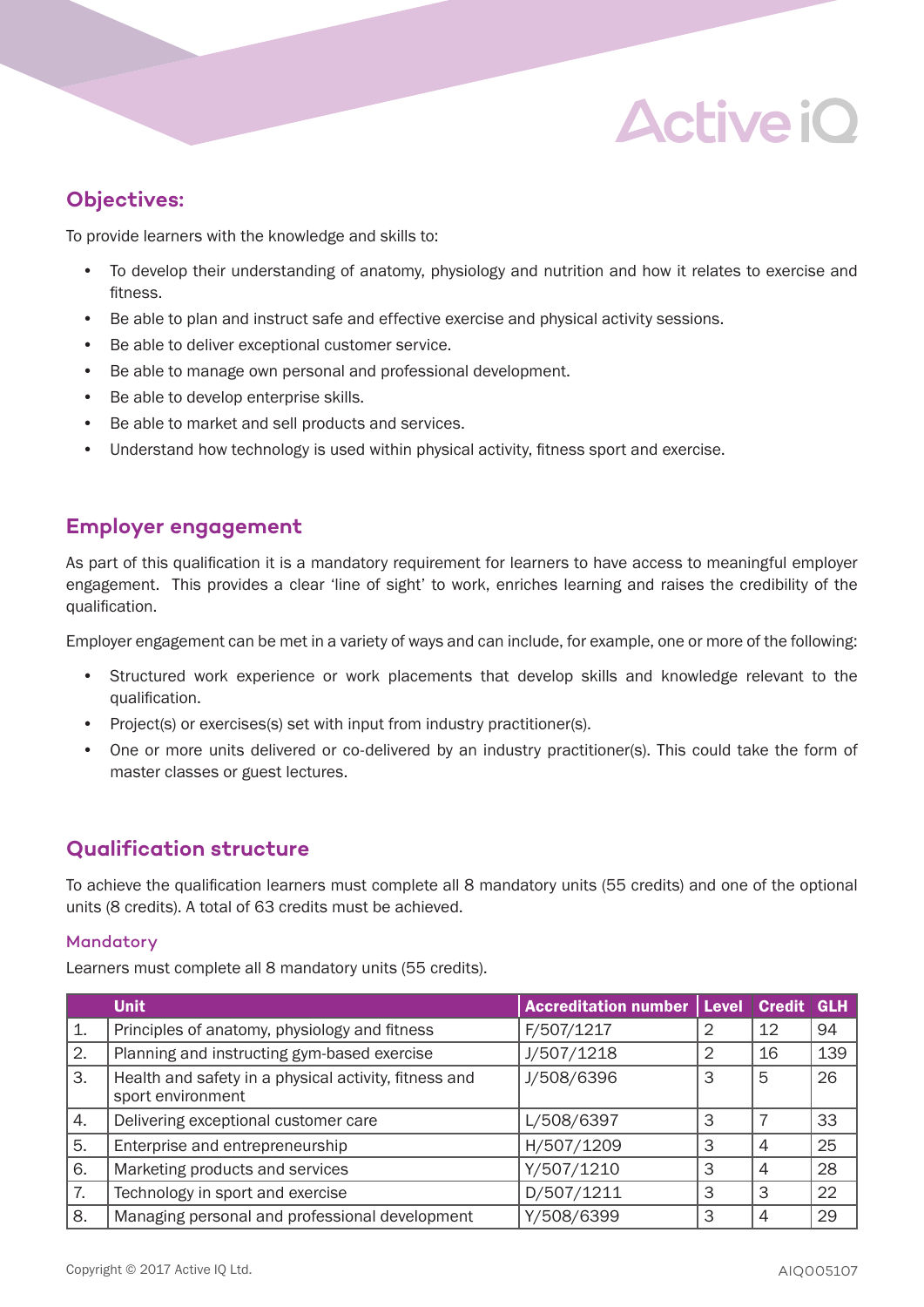

#### **Optional**

Learners must complete one of the following units (8 credits).

|     | <b>Unit</b>                                        | Accreditation number Level Credit GLH |  |    |
|-----|----------------------------------------------------|---------------------------------------|--|----|
|     | The role of exercise referral for managing medical | F/507/1220                            |  | 68 |
|     | conditions                                         |                                       |  |    |
| 10. | Planning and instructing outdoor fitness sessions  | T/507/1215                            |  | 57 |

## **What could this qualification lead to?**

Successful achievement of this qualification will provide entry to the Chartered Institute for the Management of Sport and Physical Activity (CIMSPA) as an Affiliate member. Launched in 2011, CIMSPA is the professional development body for the UK's sport and physical activity sector. CIMSPA was awarded chartered status by the Privy Council, which came into effect at the start of January 2012. CIMSPA provides leadership, support and empowerment for professionals working in sport and physical activity and a single unified voice for the sector. To read more about CIMSPA please visit https://www.cimspa.co.uk

Successful achievement of this qualification will also provide entry to the Register of Exercise Professionals (REPs) at Level 2. Launched in 2002, the REPs are an independent, public register which recognises the qualifications and expertise of health enhancing exercise instructors in the UK. The REPs provides a system of regulation for instructors and trainers to ensure that they meet the health and fitness industry's agreed National Occupational Standards. Through gaining the relevant, credible qualifications, REPs membership provides assurance and confidence to employers, consumers, and healthcare professionals that all REPs registered exercise professionals have the knowledge, competence and skills to perform specific roles. To read more about REPs please visit http://www.exerciseregister.org/about-reps/about-reps

This accredited achievement is valued and recognised by employers and can assist learners to increase/enhance their career opportunities, progression and earning potential.

Learners will be able to progress to the following job role:

• Fitness Instructor

## **Will the qualification support progression to further learning, and, if so, what?**

The qualification is designed to offer entry to employment; however learners can also progress onto the following qualifications and apprenticeship framework:

- Active IQ Level 3 Diploma / Extended Diploma in Personal Training for Health, Fitness and Performance.
- Active IQ Level 3 Diploma in Personal Training.
- Active IQ Level 3 Diploma in Instructing Pilates Matwork.
- Active IQ Level 3 Diploma in Teaching Yoga.
- Level 3 Diploma in Exercise Referral.
- Level 3 Diploma in Sports Massage Therapy.
- Advanced Apprenticeship in Exercise and Fitness.
- Learners may also progress on to higher education degree programmes.